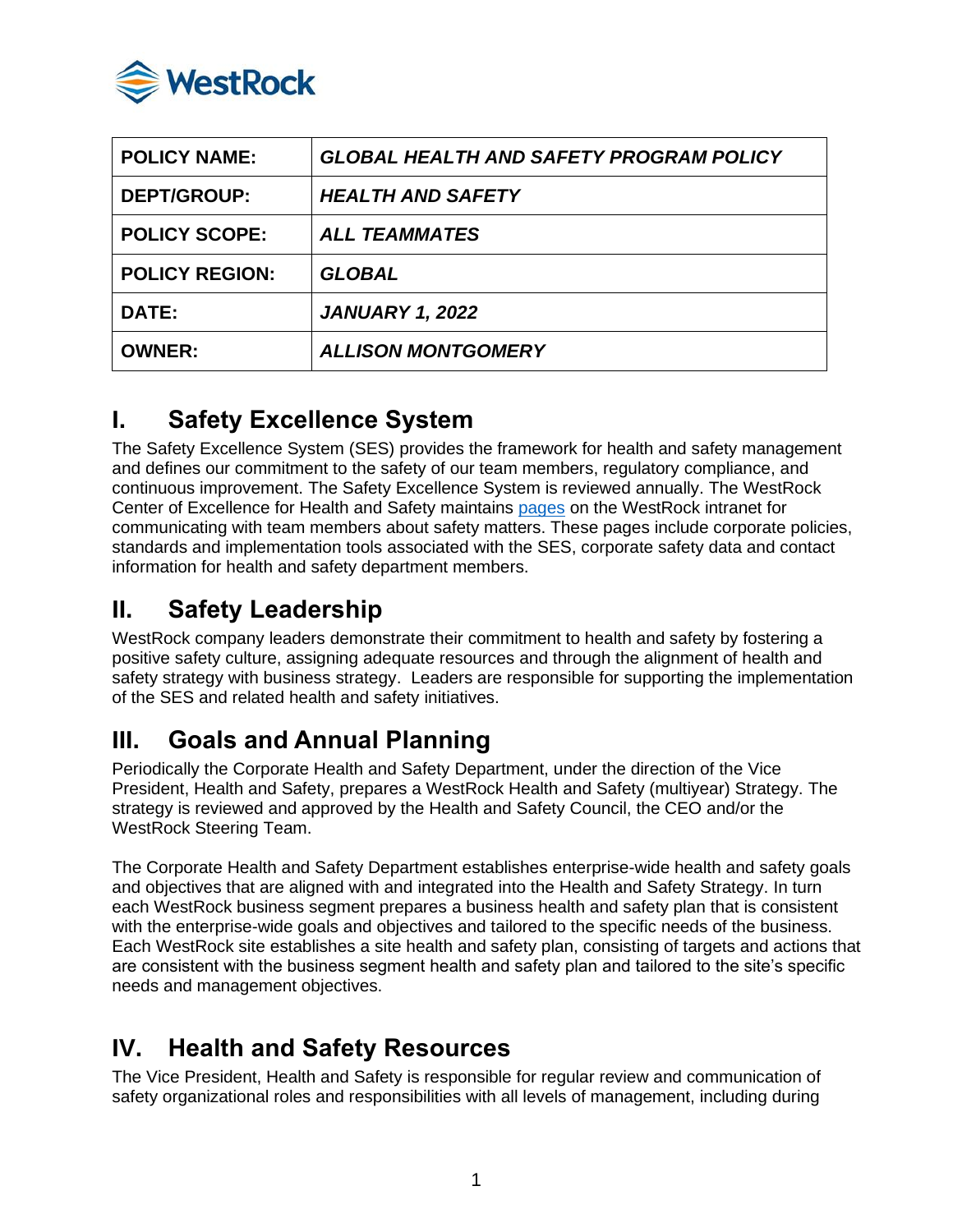regularly scheduled site, division or business unit meetings, or as part of the annual health and safety planning process. Every WestRock site where team members (including temporary and contract team members) are present, at a minimum has an internal team member located at the site assigned as the site safety coordinator who is responsible for coordinating safety management activities for that site. The designated site safety coordinator reports to the site general manager, plant manager, or equivalent. An adequate amount of Full Time Equivalents (FTEs) must be assigned to the safety coordinator role. Guidance is provided to sites for headcount allocation purposes. Adequate resourcing enables the site to effectively implement Safety Excellence programs, to deliver safety training programs and to sustain regulatory compliance.

# **V. Safety Performance Accountability**

Health and safety performance is integrated into performance management and variable compensation systems at an appropriate level of management and includes an assessment of accountability and performance against health and safety goals and objectives in accordance with site and business health and safety plans and/or WestRock health and safety strategy.

## **VI. Team Member Engagement**

Each WestRock facility provides team members at all levels within the organization with a meaningful opportunity to participate in health and safety activities. Team members are strongly encouraged to participate in operational learning events, Culture of Caring activities, safety committees, pillar teams, procedural development and review.

Each WestRock manufacturing site establishes a site safety team or safety pillar team. The safety teams follow a written standard agenda for their meetings. The site safety teams drive implementation and continual improvement of the SES, develop the annual site health and safety plan with related key performance indicators and perform annual self-assessments. Site safety teams identify and sponsor continuous improvement projects for site safety with the intent to improve culture and safe work conditions.

## **VII. Site Health & Safety Program**

Each site develops and implements a site-specific safety excellence program. At a minimum, each safety excellence program includes the following elements:

- Programs and procedures as specified by the SES Site Safety Management Standards;
- Programs and procedures as specified by the SES Technical Performance Standards;
- Performance indicators to measure health and safety program progress.

The team tasked with performing this review includes at least one team member representative and one representative of management and can be performed by the site's safety team or safety pillar team. The review of the SES program shall include a variety of stakeholders to ensure diverse perspectives.

## **VIII. Site Self-Assessment**

Each WestRock site completes, at least once every twelve (12) months, both:

- Regulatory compliance self-assessment and
- SES standards self-assessment.

This is done to verify and ensure that all sites continue to operate under the minimum regulatory mandates as well as those requirements as set forth under the WestRock SES standards. A common system, Benchmark Gensuite System (BGS), is used to track and conduct these assessments and associated corrective actions.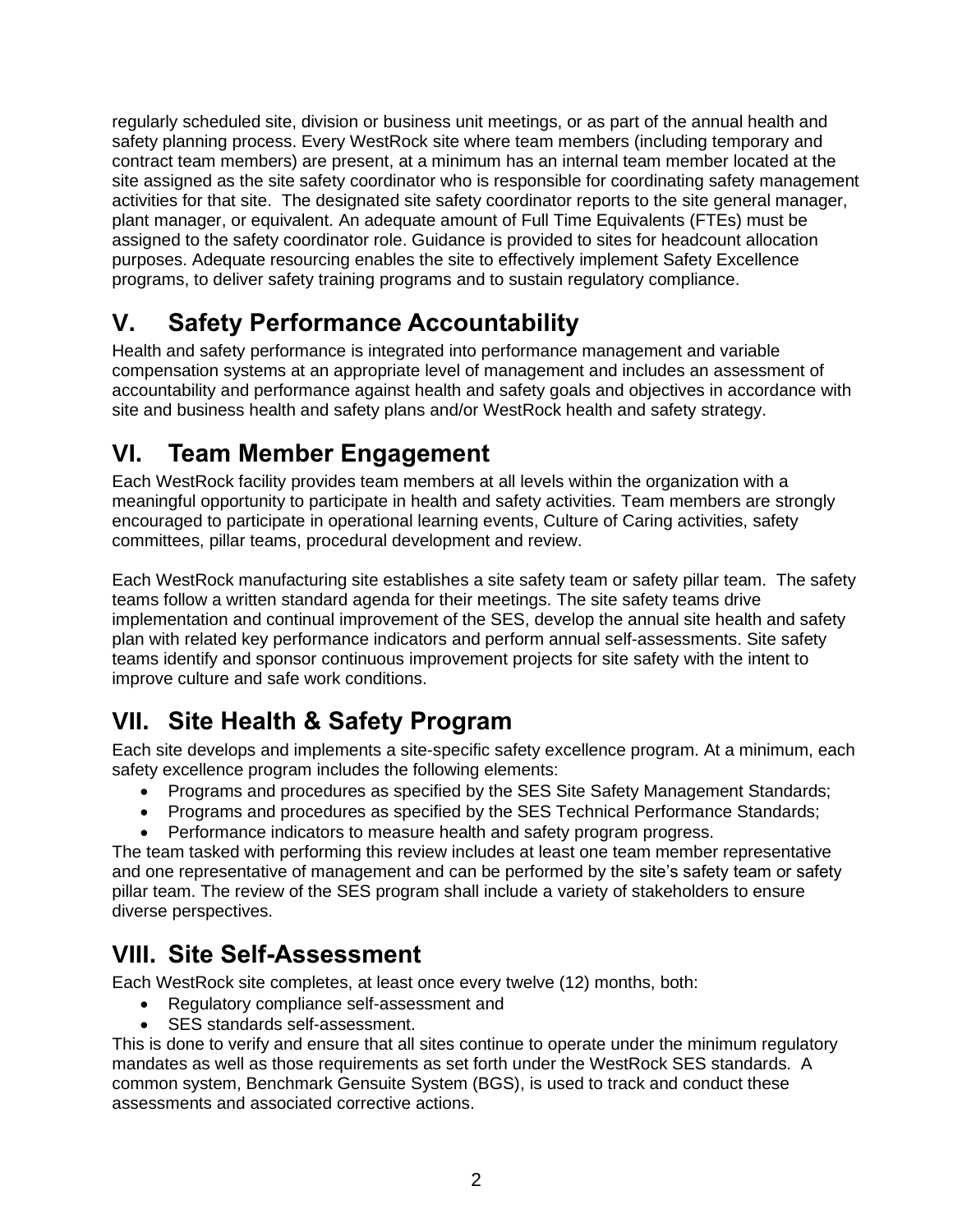## **IX. Safety (Risk) Assessment**

WestRock sites conduct safety (risk) assessments where hazards are proactively identified and addressed to prevent injuries and illnesses. For each identified category of risk, sites consider the current controls and safeguards, layers of defenses, and the effectiveness of controls. Where controls are deemed to be inadequate, sites develop a plan for implementing mitigation measures following the standard hierarchy of controls – elimination, substitution, engineering controls, warnings, administrative controls, and personal protective equipment. In addition, each WestRock site implements a process to ensure the management observation and review of high-risk tasks.

# **X. Incident Reporting**

All WestRock sites are required to report safety related incidents and events through the WestRock Benchmark Gensuite System (BGS). Reporting within the BGS is required regardless of international, provincial, state or local regulatory requirements. Some examples of safety related incidents and events are:

- Any work-related injury or illness
- Near Miss (PLCE)
- Stop Work Authority Used
- Property Damage
- Fires
- OEL Exceedance (IH)
- Vehicle incidents
- Spills/release
- Regulatory Inspections
- Notices of Noncompliance (NON)
- Requests For Information (RFI).
- All WestRock sites investigate the following three (3) types (at a minimum) of health and safety incidents:
	- Life Changing Events (LCE)
	- Potential Life Changing Events (PLCE)
	- Recordable Injury Incidents

All reports and corresponding preventive actions from investigations and operational learning events are maintained in the BGS. Actions are additionally captured in the BGS and tracked to closure. After-event communications are used to share operational and safety improvements and preventive actions identified as a result of the safety related incident or event.

# **XI. Site Health & Safety Training**

WestRock strives for a future-ready, skilled, and certified workforce. To achieve this vision, health and safety training is provided to all team members appropriate to their duties and responsibilities. The overall scope of health and safety training includes:

- Applicable regulatory required training and certifications
- Training requirements as identified in the SES site standards.
- Job and task-specific training

## **XII. Site Safety Communications**

All Westrock sites ensure effective and timely communication of relevant health and safety related information to affected internal and external stakeholders. All WestRock sites implement processes for communicating the following types of safety information to team members at a site:

- Concern reports
- Safety event related preventive actions
- Health and Safety Performance indicators
- Health and Safety strategy and actions plan progress
- Health and Safety best practices